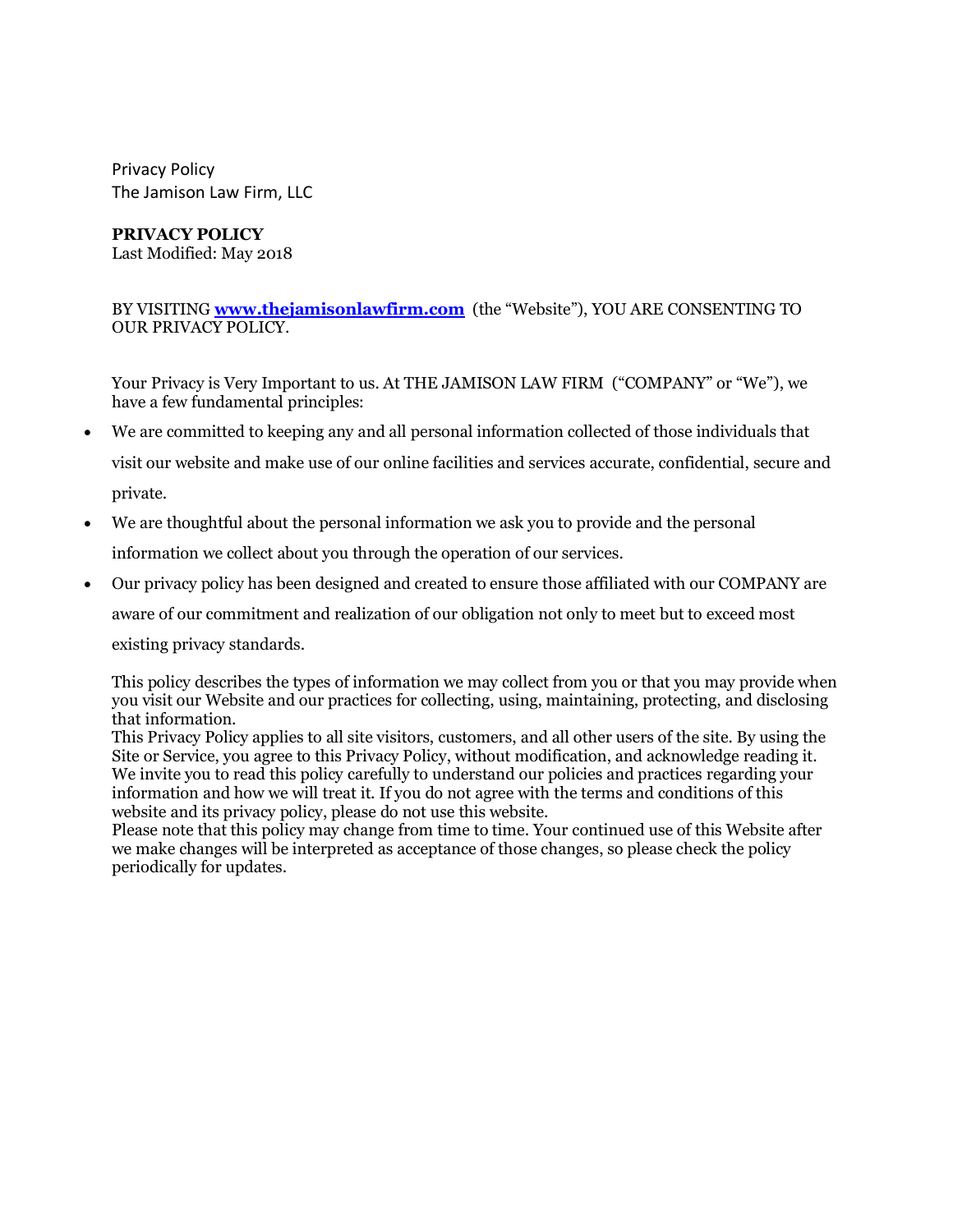# **Who We Are and What This Policy Covers**

# Hello! We are **A LAW FIRM. WE PROVIDE LEGAL AND CONTRACT REVIEW SERVICES TO MEDICAL PROFESSIONALS**

# **This Privacy Policy applies to information that we collect about you when you use:**

- Our website(s);
- (Our mobile applications;)
- Our other products and services that are available on or through our website
- Other users' websites that use our Services, while you are logged into your account with us or using this website.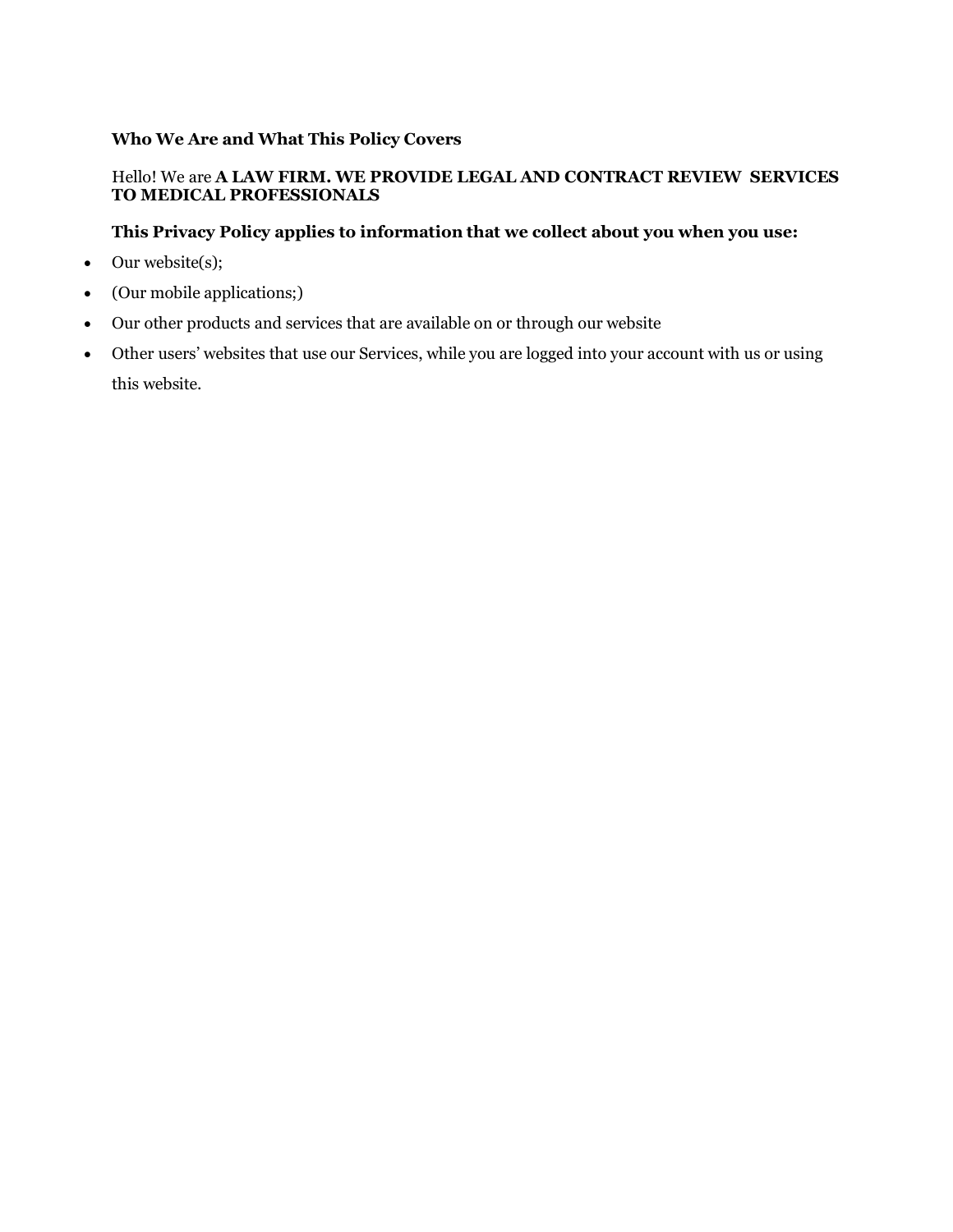#### **Information You Provide to Us**

It's probably no surprise that we collect information that you provide to us (hey, this is the Internet, right?) However, the type and amount of information depends on a variety of factors. Here are some examples of what we collect:

- *Account, Transaction and Billing Information:* When voluntarily provided, we collect: your name, postal address, e-mail address, telephone number, billing and/or credit card information, and any other information Website collects that is defined as personal or personally identifiable information under an applicable law ("personal information"), which may be used when you purchase products and/or services. Your personal information may also be used to deliver the services you have requested.)
- *Information from your browser or device.* The Site collects information that is sent to us automatically by your web browser or mobile device. This information typically includes your IP address, the name of your operating system, the name and version of your browser, the date and time of your visit, and the pages you visit. The information we receive may depend on your browser or device settings. The information we receive from your web browser and device typically is not, in and of itself, personally identifiable. However, we may combine it with other information in an attempt to identify you or we may combine it with information that does identify you.
- *Surveys and Contests:* In addition, this site shall only collect personal information that you knowingly and willingly provide by way of surveys, completed membership forms, and e-mails. It is the intent of this site to use personal information only for the purpose for which it was requested and any additional uses specifically provided on this site. Contact information will be used to notify the winners and award prizes. Survey information will be used for purposes of monitoring or improving the use and satisfaction of this site.
- **MAILING ADDRESSES**
- **EMAIL ADDRESSES**
- **FIRST AND LAST NAME**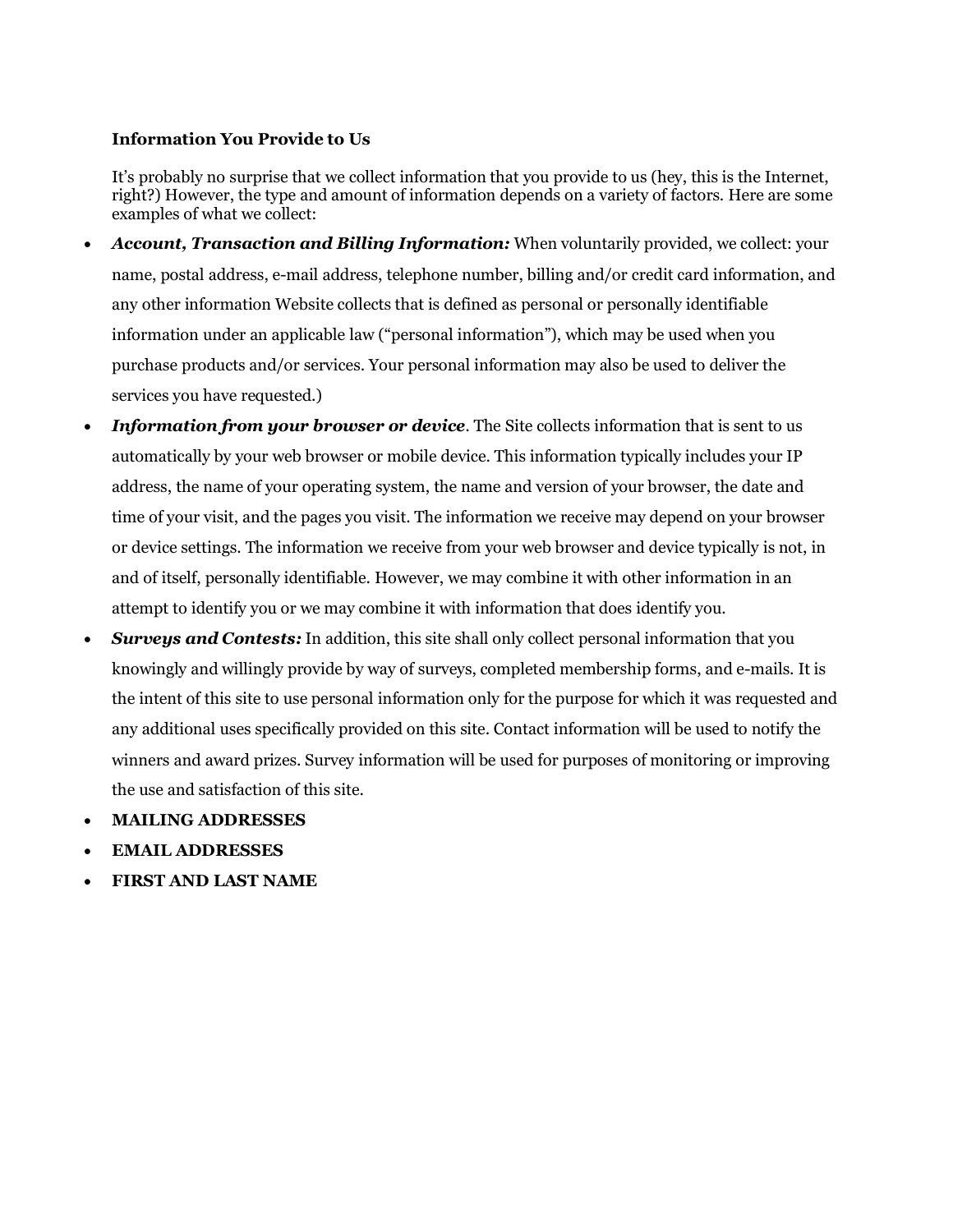### **Why do we collect this information?**

The information we collect automatically is statistical data and may include personal information or we may maintain it or associate it with personal information we collect in other ways or receive from third parties. It helps us to improve our Website and to deliver a more personalized service, by enabling us to:

- Estimate our audience size and usage patterns.
- Store information about your preferences, allowing us to customize our Website according to your individual interests.
- Speed up your searches.
- Recognize you when you return to our Website.

The technologies we use for this automatic data collection may include:

- **Cookies (or browser cookies**). A cookie is a small file placed on the hard drive of your computer. You may refuse to accept browser cookies by activating the appropriate setting on your browser. However, if you select this setting you may be unable to access certain parts of our Website. Unless you have adjusted your browser setting so that it will refuse cookies, our system will issue cookies when you direct your browser to our Website. The Site does not respond to Do Not Track signals sent by your browser.
- **Web Beacons.** Pages of our Website [and our e-mails] may contain small electronic files known as web beacons (also referred to as clear gifs, pixel tags, and single-pixel gifs) that permit the Company, for example, to count users who have visited those pages or [opened an e-mail] and for other related website statistics (for example, recording the popularity of certain website content and verifying system and server integrity).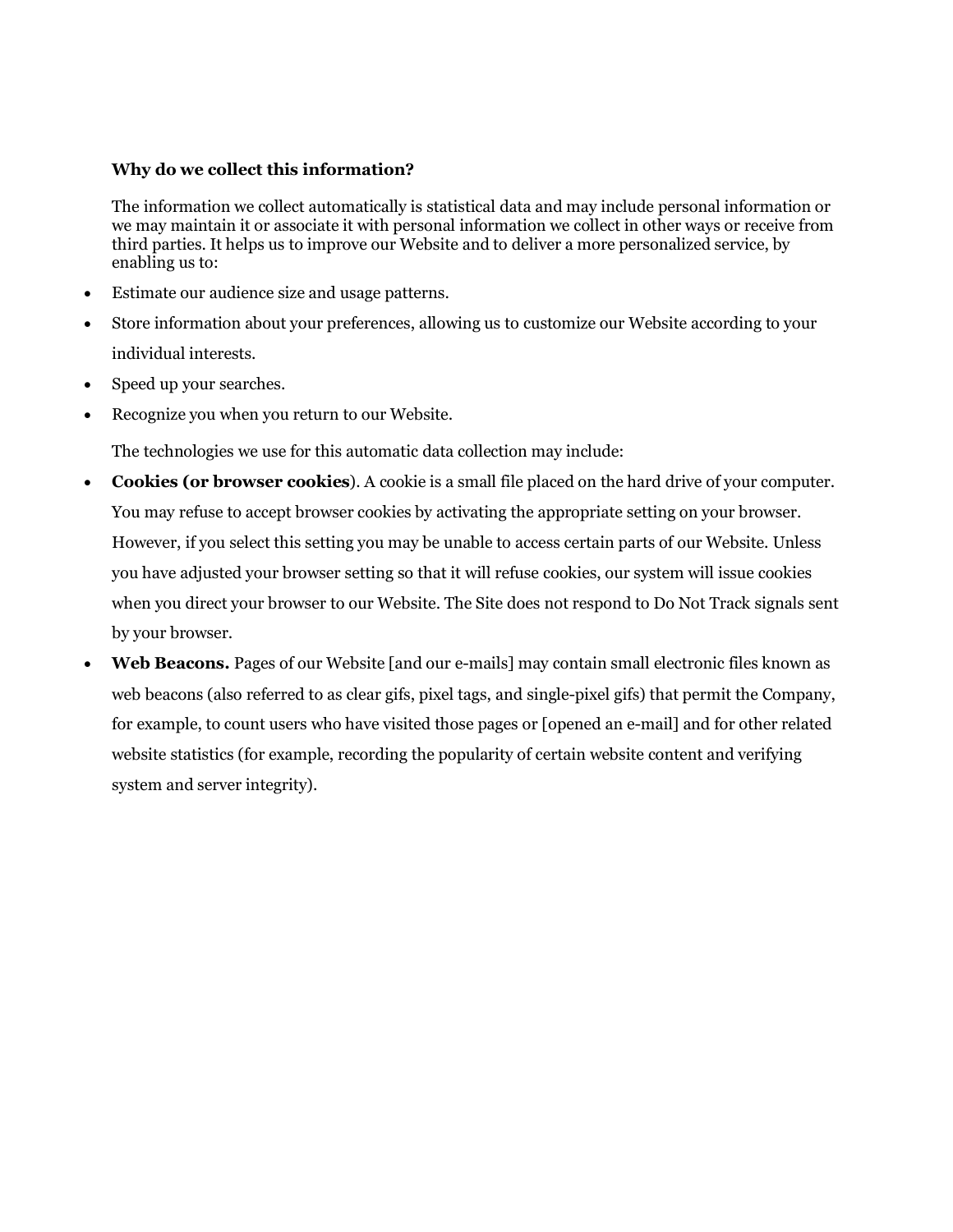### **How do we use this information?**

COMPANY may collect and may make use of personal information to assist in the operation of our website and to ensure delivery of the services you need and request. At times, we may find it necessary to use personal information as a means to keep you informed of other possible products and/or services that may be available to you from www.thejamisonlawfirm.com. COMPANY may also be in contact with you with regards to completing surveys and/or research questionnaires related to your opinion of current or potential future services that may be offered.

COMPANY does not now, nor will it in the future, sell, rent or lease any of our customer lists and/or names to any third parties.

COMPANY may deem it necessary to follow websites and/or pages that our users may frequent in an effort to gleam what types of services and/or products may be the most popular to customers or the general public.

## **Your Comments and Other User Contributions**

You also may provide information to be published or displayed (hereinafter, "posted") on public areas of the Website or transmitted to other users of the Website or third parties (collectively, "User Contributions"). Your User Contributions are posted on and transmitted to others at your own risk. Please be aware that no security measures are perfect or impenetrable. Additionally, we cannot control the actions of other users of the Website with whom you may choose to share your User Contributions. Therefore, we cannot and do not guarantee that your User Contributions will not be viewed by unauthorized persons.

## **Intellectual Property Rights**

The information contained in this site, including, but not limited to, Digital Paper Designs, Templates, Blog Posts, Illustrations, Info-graphics, Photographs, Videos, Logos, Opinion-Based Content, Guides, Tutorials, text and any other forms of artistic expression (collectively known as "intellectual property") are the sole property of COMPANY. No unauthorized use is allowed of COMPANY'S intellectual property. COMPANY'S intellectual property is subject, but not limited to, The Lanham Act (also known as the Trademark Act of 1946), The Copyright Act of 1976, and intellectual property common law.

COMPANY 's intellectual property cannot be used without the express written consent from COMPANY.

Please contact us at 925b Peachtree St. #460 Atlanta, Ga 30309 if you would like to license or feature COMPANY'S intellectual property.

#### **Children Under the Age of 13**

Our website is not intended for children under 13 years of age. Our Company does not knowingly collect personal identifiable information from children under the age of thirteen (13) without verifiable parental consent. If it is determined that such information has been inadvertently collected on anyone under the age of thirteen (13), we shall immediately take the necessary steps to ensure that such information is deleted from our system's database. Anyone under the age of thirteen (13) must seek and obtain parent or guardian permission to use this website. If you believe we might have any information from or about children under thirteen (13), please write us at 925b Peachtree St. #460 Atlanta, Ga 30309

#### **Unsubscribe or Opt-Out**

All users and/or visitors to our website have the option to discontinue receiving communication from us and/or reserve the right to discontinue receiving communications by way of e-mail or newsletters. To discontinue or unsubscribe to our website please send an e-mail that you wish to unsubscribe to [INSERT CONTACT INFORMATION HERE]. If you wish to unsubscribe or opt-out from any thirdparty websites, you must go to that specific website to unsubscribe and/or opt-out.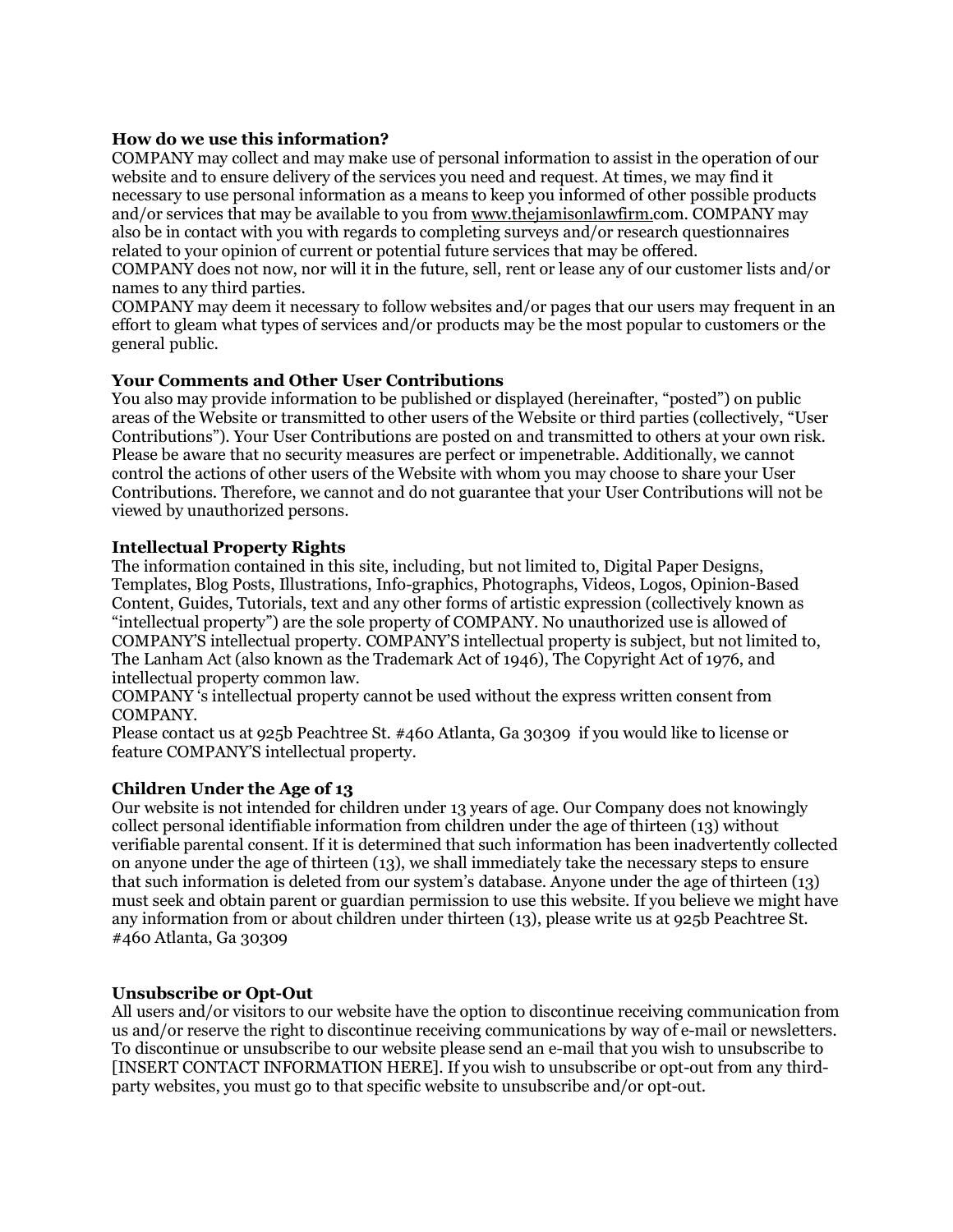## **Third Party Links**

Our website does contain links to affiliate and other websites. COMPANY does not claim nor accept responsibility for any privacy policies, practices and/or procedures of other such websites. Therefore, we encourage all users and visitors to be aware when they leave our website and to read the privacy statements of each and every website that collects personally identifiable information. This Privacy Policy applies only and solely to the information collected by our website.

## **Your California Privacy Rights**

California Civil Code Section § 1798.83 permits users of our Website that are California residents to request certain information regarding our disclosure of personal information to third parties for their direct marketing purposes. To make such a request please write us at: 925b Peachtree St. #460 Atlanta, Ga 30309

## **Data Security**

We have implemented measures designed to secure your personal information from accidental loss and from unauthorized access, use, alteration, and disclosure. All information you provide to us is stored on our secure servers behind firewalls. Any payment transactions will be encrypted using SSL technology.

The safety and security of your information also depends on you. Where we have given you (or where you have chosen) a password for access to certain parts of our Website, you are responsible for keeping this password confidential. We ask you not to share your password with anyone. We urge you to be careful about giving out information in public areas of the Website like message boards or blog comment areas. The information you share in public areas may be viewed by any user of the Website.

Unfortunately, the transmission of information via the internet is not completely secure. Although we do our best to protect your personal information, we cannot guarantee the security of your personal information transmitted to our Website. Any transmission of personal information is at your own risk. We are not responsible for circumvention of any privacy settings or security measures contained on the Website.

# **Testimonials**

The Site may display personal testimonials of yours from time to time received via email or as otherwise received from you by the Site. If you would like the Site to remove your testimonial or customer review at any time, please simply contact us at the information included within this Policy., and we will promptly do so.

#### **Governing Law**

This Policy shall be governed under the laws of the Georgia, U.S.A without regard to its conflicts of law provisions.

# **Visitors' GDPR Rights**

If you are within the European Union, you are entitled to certain information and have certain rights under the General Data Protection Regulation. Those rights include:

We will retain the any information you choose to provide to us until the earlier of: (a) you asking us to delete the information, (b) our decision to cease using our existing data providers, or (c) the Company decides that the value in retaining the data is outweighed by the costs of retaining it. You have the right to request access to your data that the Company stores and the rights to either rectify or erase your personal data.

You have the right to seek restrictions on the processing of your data.

You have the right to object to the processing of your data and the right to the portability of your data.

To the extent that you provided consent to the Company's processing of your personal data, you have the right to withdraw that consent at any time, without affecting the lawfulness of processing based upon consent that occurred prior to your withdrawal of consent.